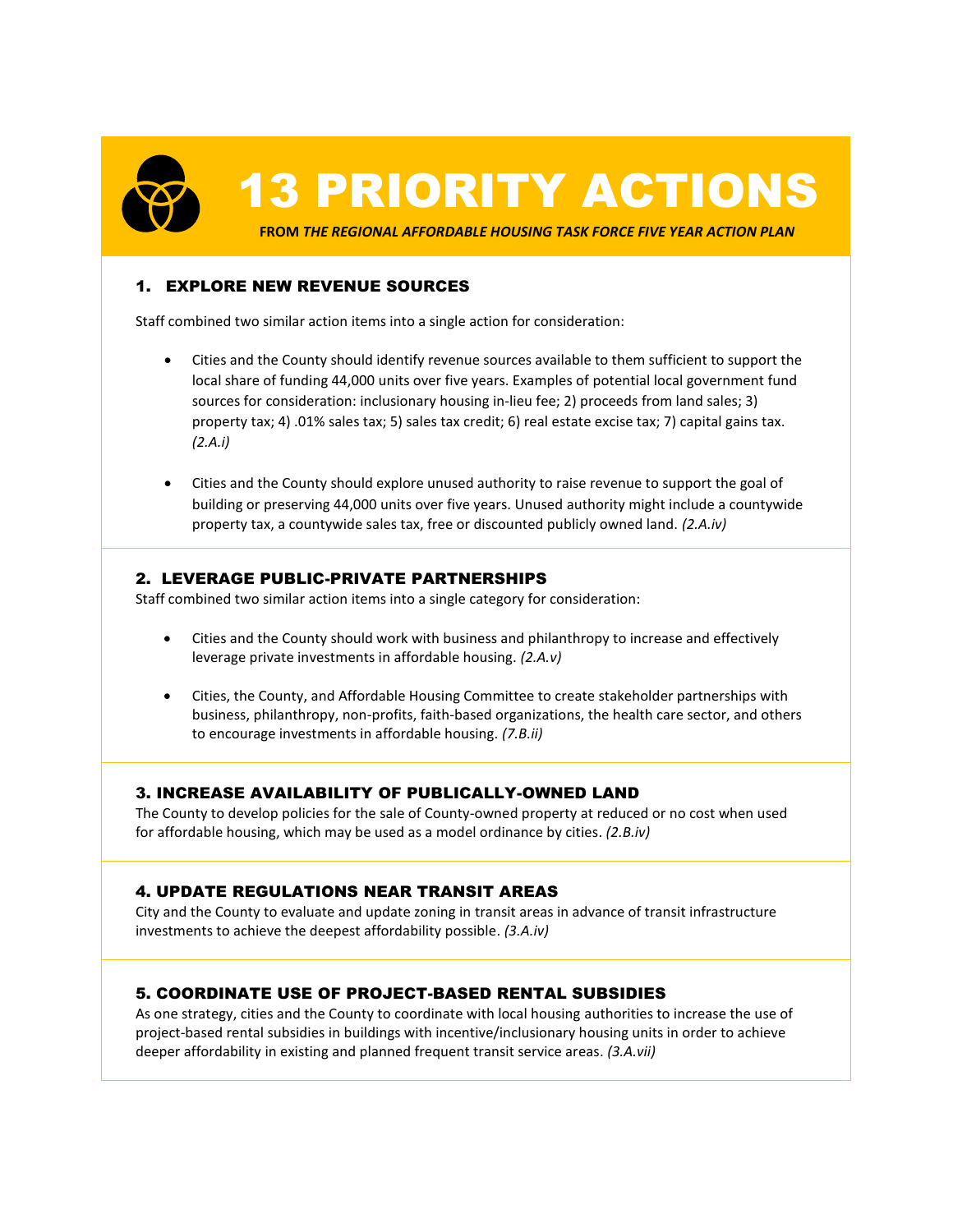#### 6. RECOGNIZE THE NEEDS OF COMMUNITIES WITHOUT TRANSIT

Subject to performance standards for achieving affordable housing, provide equitable footing with TOD housing projects for suburban communities to receive competitive affordable housing funding. *(3.D.i)*

#### 7. DEVELOP FUNDING TOOL FOR HOUSING REPAIRS

Cities, the County and the Affordable Housing Committee to develop tools landlords can use to help lowincome renters, such as a fund that landlords can access to make repairs so costs are not passed on to low-income renters. *(4.A.iii)*

# 8. COORDINATE ENFORCEMENT OF TENANT PROTECTION LAWS

Cities and the County to pursue a signed inter-local agreement for enforcement support of tenant protections ordinances. *(4.B.ii)*

#### 9. PROVIDE MODEL ORDINANCES

Staff combined similar actions into a single category of potential model ordinances that the Affordable Housing Committee can direct staff to develop:

- Provide website of model ordinances related to inclusionary/incentive housing programs. *(3.A.ii)*
- Provide model ordinances related to expanded tenant protections. *(4.B.i)*
- County or Affordable Housing Committee to provide model ordinances for diverse housing choices, including but not limited to: ADUs and DADUs; duplexes, triplexes, and fourplexes, zero lot line town homes, row houses, and stacked flats; and micro-efficiency units. *(6.A.i)*

# 10. UPDATE REGULATIONS TO INCREASE HOUSING DENSITY

Cities and the County to review and update zoning and land use code to increase density to accommodate greater housing growth by supporting diverse housing choices, including but not limited to: ADUs and DADUs; duplexes, triplexes, and fourplexes, zero lot line town homes, row houses, and stacked flats; and micro-efficiency units. *(6.A.iii)*

# 11. LOWER BARRIERS TO HOMEOWNERSHIP

Staff combined two related action items into a single category for consideration:

- Cities and the County to encourage homeownership opportunities as a way to prevent displacement within communities of color while also promoting the growth of intergenerational wealth. *(5.B.v)*
- Cities and the County to support alternative homeownership models that lower barriers to ownership and provide long-term affordability, such as community land trusts, co-ops, and rent to own models. *(6.D.ii)*